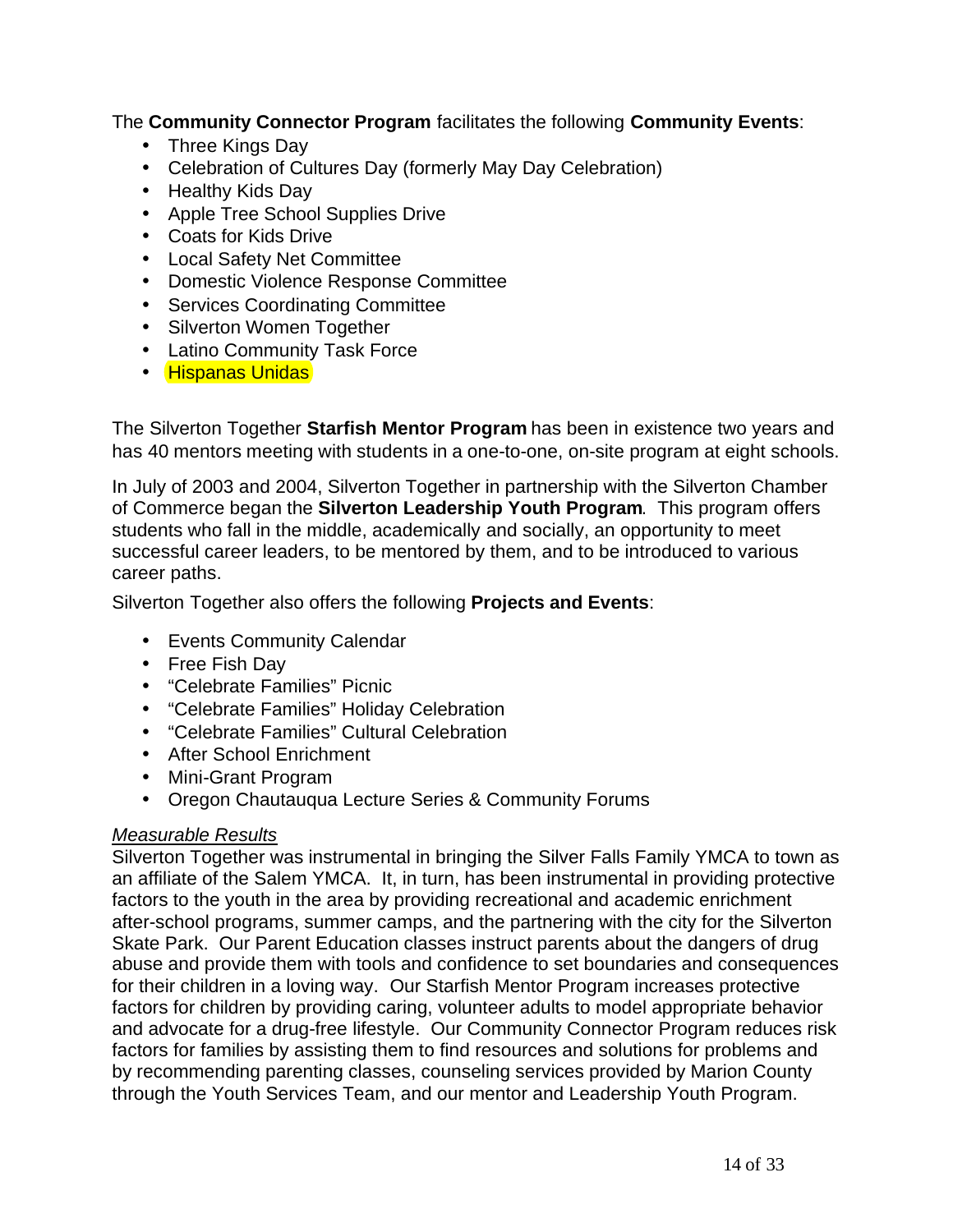activities, and education programs designed and implemented by youth and adults.

# **4**.**0 Lessons Learned**

Over the past 5 years, Silverton Together has learned many lessons regarding presenting, promoting and managing programs and events. We are fortunate to have good community mobilization and over the course of time have established some positives norms, such as attendance at parenting classes.

Some of the main lessons learned include:

- Positive impact may be subtle or from non-specific programs
- Childcare is necessary when expecting the public to participate
- Food is a value feed them and they will come
- Communication within the community must be ongoing. An organization must be diligent about building rapport and confidence in programs.
- Forums need to target specific audiences rather than general topics.
- People need to be asked to participate, volunteer or give.
- You must celebrate often. Celebrations must be diverse and inclusive.
- A strong infrastructure and stable budget is a must. Coalition planning, organizing, and implementing takes time and money. Good leadership is required.
- Staff must be evaluated regularly and honored and recognized appropriately.
- Board stability is valuable. The board should represent all factions of the community.

## **5.0 Principal products and/or documents**

- $\triangleright$  Annual Report distributed at the Annual Meeting and available at the office.
- $\triangleright$  Calendar of Events and Resource Directory printed 4 times a year and sent home with every elementary school student and is also available at the Library, website, Chamber of Commerce, Silverton Hospital, Silverton Outreach Clinic and upon request. The calendar lists all family related activities for the quarter.
- $\triangleright$  Newsletter The newsletter is included as a cover to the calendar and used as a vehicle to continue awareness of Silverton Together.
- $\triangleright$  Youth Links a small pocket size guide for high school students which provides a wealth of resources. Distributed to the Junior High and High School students and available through counselors, Silverton Police department and by request.
- $\triangleright$  Parent Education Notebooks given to attendees at each parenting class.
- > Hispanas Unidas Brochure Available at Silverton Together office, ESL classes, parenting classes, events, etc.
- $\triangleright$  Giving Campaign packet mailed to 6000 residents.
- $\triangleright$  Silverton Together brochure Available in office, classes, Chamber, and website.